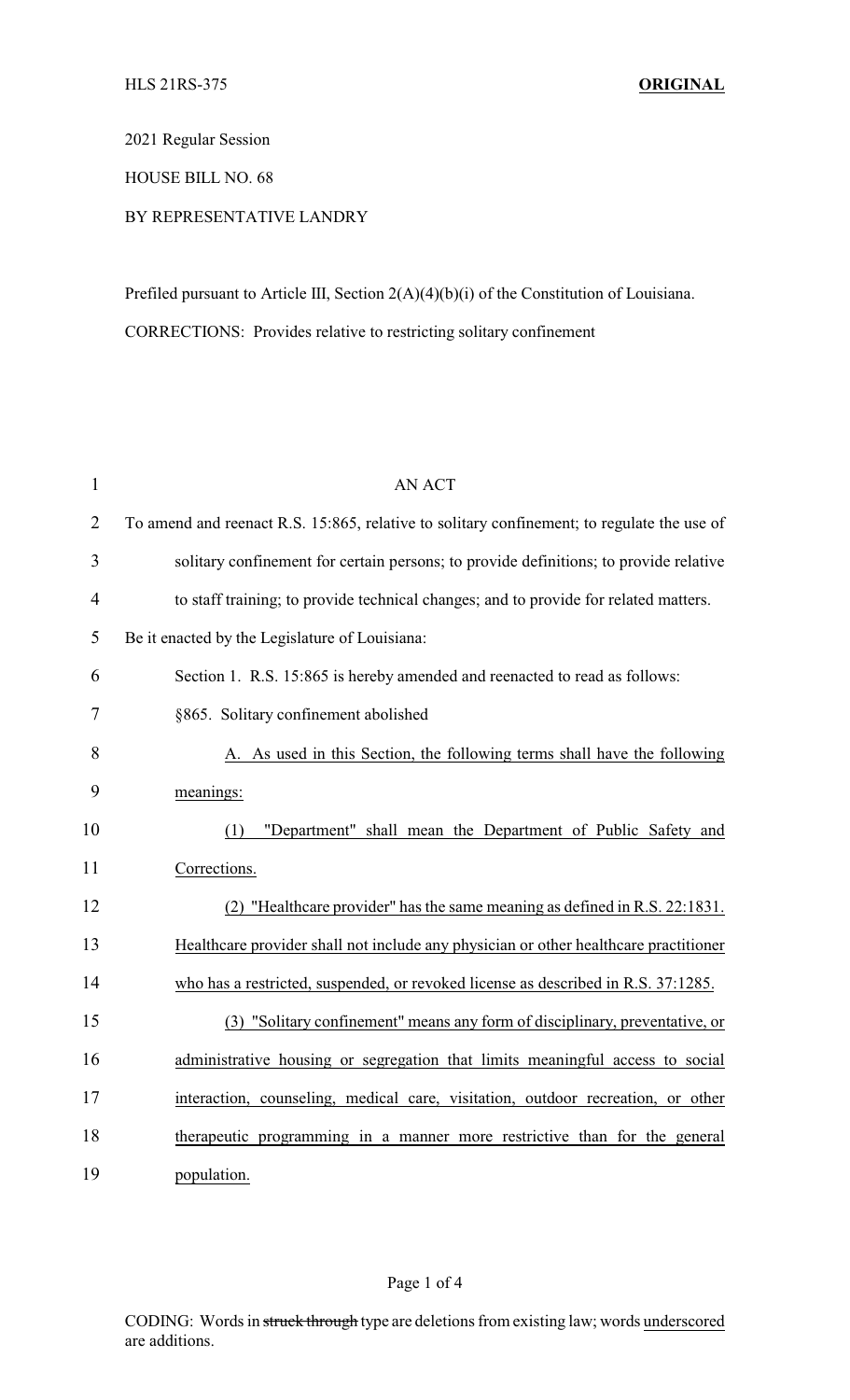| $\mathbf{1}$   | $\overline{A}$ , $B$ .(1) Except as provided in Subsections B and $\overline{C}$ Paragraph (2) of this |  |  |  |
|----------------|--------------------------------------------------------------------------------------------------------|--|--|--|
| $\overline{2}$ | Section Subsection, no prisoner in the state penitentiary housed in facilities owned                   |  |  |  |
| 3              | by the department or in private correctional institutions housing individuals serving                  |  |  |  |
| 4              | sentences at hard labor shall be placed in solitary confinement, except in enforcing                   |  |  |  |
| 5              | obedience to the police regulations of the penitentiary department or facility where                   |  |  |  |
| 6              | housed.                                                                                                |  |  |  |
| 7              | Notwithstanding Subsection A Paragraph (1) of this Section<br>B(2)                                     |  |  |  |
| 8              | Subsection and except as provided in Subsection $\overline{C}$ Paragraph (3) of this Section           |  |  |  |
| 9              | Subsection, no prisoner in any penal or correctional institution who is pregnant, or                   |  |  |  |
| 10             | is less than eight weeks post medical release following a pregnancy, or is caring for                  |  |  |  |
| 11             | a child in a penal or correctional institution shall be placed in solitary confinement.                |  |  |  |
| 12             | who has any of the following conditions:                                                               |  |  |  |
| 13             | (a) Is pregnant, or is less than eight weeks post-medical release following a                          |  |  |  |
| 14             | pregnancy, or is caring for a child in a penal or correctional institution.                            |  |  |  |
| 15             | (b) Has been diagnosed by a healthcare provider at intake, or in the previous                          |  |  |  |
| 16             | five years, or at any time during incarceration, with a Level 1, Level 2, or Level 3                   |  |  |  |
| 17             | mental health classification as provided for in the policies, rules, and regulations                   |  |  |  |
| 18             | promulgated by the department.                                                                         |  |  |  |
| 19             | (c) Has, or had a record of, mental impairment that substantially limits one                           |  |  |  |
| 20             | or more major life activities as defined under the Americans with Disabilities Act (42                 |  |  |  |
| 21             | U.S.C. 12102).                                                                                         |  |  |  |
| 22             | $\epsilon$ (3) The provisions of this Section prohibiting the placement of prisoners                   |  |  |  |
| 23             | in solitary confinement do not apply under either of the following circumstances:                      |  |  |  |
| 24             | $(1)(a)$ The prisoner has engaged in an act of violence while incarcerated that                        |  |  |  |
| 25             | either resulted in or was likely to result in serious bodily injury or death to another.               |  |  |  |
| 26             | There is reasonable cause to believe that the use of solitary<br>(2)(b)                                |  |  |  |
| 27             | confinement is necessary to reduce a substantial risk of imminent serious bodily                       |  |  |  |
| 28             | injury or death to another, as evidenced by the prisoner's recent conduct while                        |  |  |  |
| 29             | incarcerated.                                                                                          |  |  |  |

## Page 2 of 4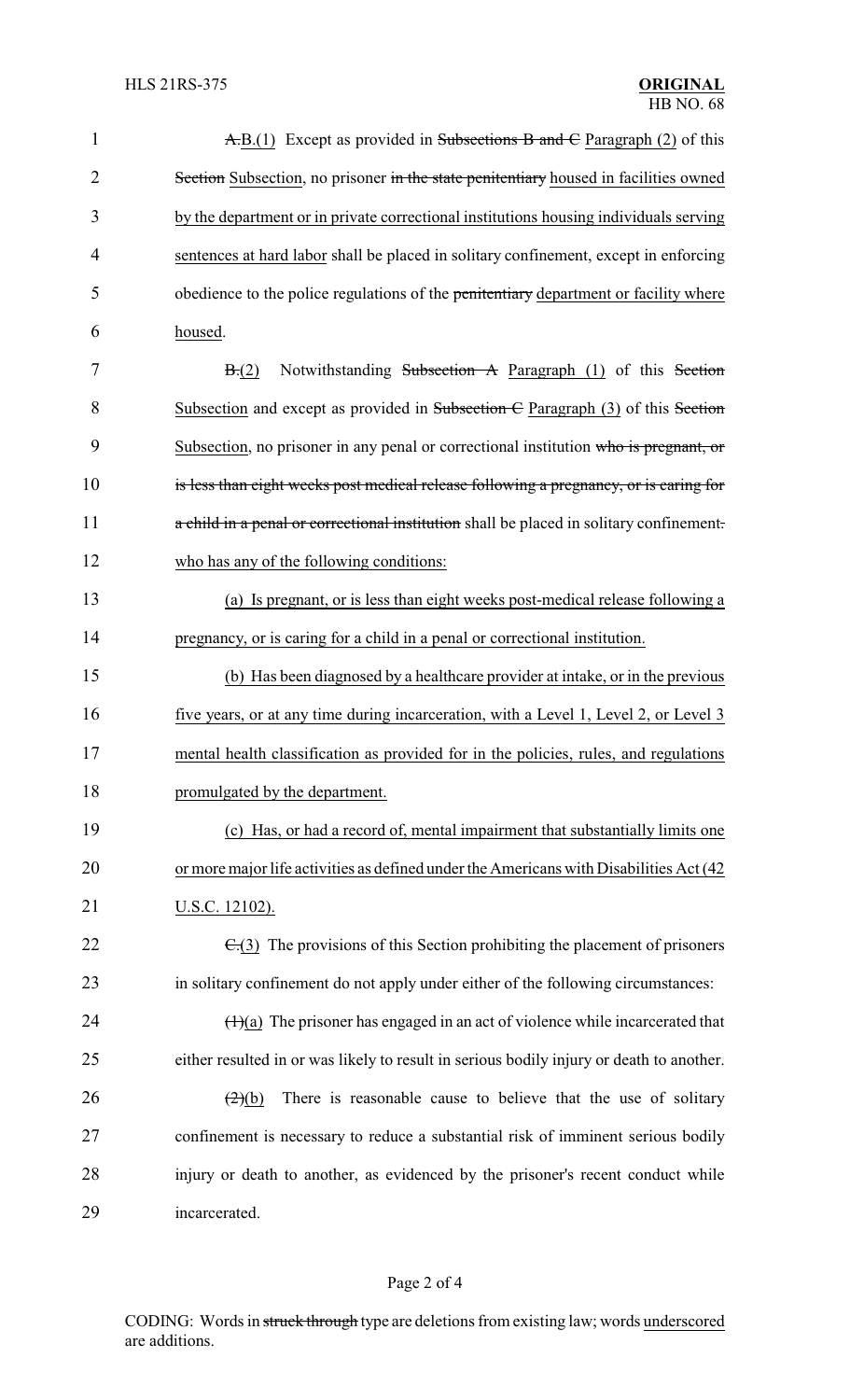| 1  | $C(1)$ The department shall ensure that the curriculum for new corrections               |
|----|------------------------------------------------------------------------------------------|
| 2  | officers, other new department staff, or staff of any facility who contracts with the    |
| 3  | department and will regularly work in programs providing mental health treatment         |
| 4  | for prisoners, shall include at least eight hours of training about the types and        |
| 5  | symptoms of mental illnesses, the goals of mental health treatment, the consequences     |
| 6  | of untreated mental illness, the side effects of psychiatric medications, the prevention |
| 7  | of suicide, and training in how to effectively and safely de-escalate and manage         |
| 8  | prisoners with mental illness.                                                           |
| 9  | All department staff and the staff of any facility who contracts with the<br>(2)         |
| 10 | department and has direct prisoner contact shall receive training each year regarding    |
| 11 | identification of, and care for, prisoners with mental illnesses.                        |

## DIGEST

The digest printed below was prepared by House Legislative Services. It constitutes no part of the legislative instrument. The keyword, one-liner, abstract, and digest do not constitute part of the law or proof or indicia of legislative intent. [R.S. 1:13(B) and 24:177(E)]

| HB 68 Original | 2021 Regular Session | Landry                                                                                               |
|----------------|----------------------|------------------------------------------------------------------------------------------------------|
|                |                      | <b>Abstract:</b> Provides relative to the prohibition on the use of solitary confinement for certain |

persons, provides for definitions, and requires specific mental illness training for certain persons.

Present law provides that no prisoner in the state penitentiary shall be placed in solitary confinement except in enforcing obedience to the police regulations of the penitentiary.

Present law further provides that, except as otherwise provided by present law, no prisoner in any penal or correctional institution who is pregnant, is less than eight weeks post-medical release following a pregnancy, or is caring for a child in a penal or correctional institution shall be placed in solitary confinement.

Present law provides that the provisions of present law prohibiting the placement of prisoners in solitary confinement do not apply under either of the following circumstances:

- (1) The prisoner has engaged in an act of violence while incarcerated that either resulted in or was likely to result in serious bodily injury or death to another.
- (2) There is reasonable cause to believe that the use of solitary confinement is necessary to reduce a substantial risk of imminent serious bodily injury or death to another, as evidenced by the prisoner's recent conduct while incarcerated.

Proposed law retains present law.

Proposed law defines "department" as the Department of Public Safety and Corrections.